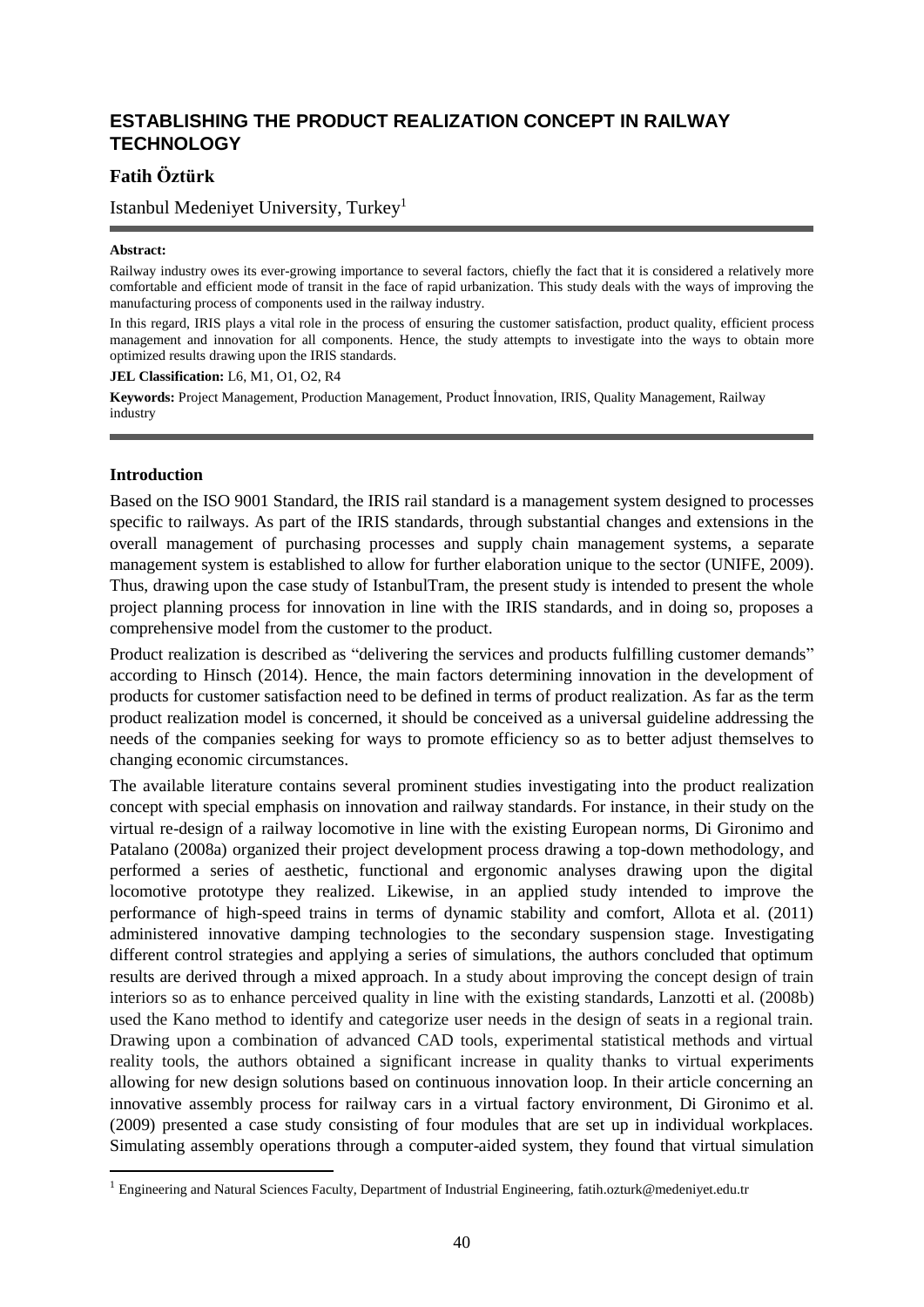can significantly contribute to design in terms of time, cost as well as quality improvement, thereby highlighting the benefits of virtual reality technology in the sector. Last but not least, discussing the concept on the basis of rather a theoretical framework, Schmitt et al. (2011) highlight the massive breakthrough in the field of quality management following the emergence of the term Industry 4.0, and consequently the need for a new quality-oriented production concept.

In the railway industry, research is predominantly project-oriented, which is then harmonized with the IRIS project plan. The modeling is performed in two phases: First, the key operational processes in the railway sector are identified, which is followed by an application of the general rules of process management and process orientation. The modified norm instruments are re-structured during the subsequent phases of the project.

# **Main Factors along with the Business Strategy**

Implementation of management systems is accompanied by various new processes. The first stage of the implementation process involves the identification of the main factors, which are the key elements contributing to the success of a business. As each enterprise has its own internal processes, the most important ones has to be ranked and independently formulated, thereby drawing the attention of the senior management to those of priority. (Oesterle, 1995) In a similar vein, the IRIS guidelines explicitly necessitate the identification of the main factors. Consequently, it is the business area and focus of the company's manufacturing process that define the main factors.

Figure 1: Main factors proposed for product realization process in railway industry

| CUSTOMER $\rightarrow$ | <b>Customer Processes</b><br>$\bullet$<br>Development<br>$\bullet$<br><b>Procurement Process</b><br>$\bullet$<br><b>Cost Management</b><br>$\bullet$<br><b>PM</b><br><b>System Optimization</b><br>$\bullet$<br>RAMS/LCC<br>$\bullet$<br>Data Analysis<br>٠ | $\rightarrow$ PRODUCT |
|------------------------|-------------------------------------------------------------------------------------------------------------------------------------------------------------------------------------------------------------------------------------------------------------|-----------------------|
|------------------------|-------------------------------------------------------------------------------------------------------------------------------------------------------------------------------------------------------------------------------------------------------------|-----------------------|

Source: Author

### **Establishing the Product Realization Concept**

Project-based work plays a key role in the rail industry. The project realization concept as illustrated below describes the process steps carried out with the insertion of standardized project phases.

| <b>Project Definition</b>             |                                                                                                                                                  | <b>Project Planning</b>                                                                                                                                                                                                               |                                     | Project<br><b>Implementation</b>                                                                                                                                        |                                     | <b>Project Control</b>                                                                                                                                  |                                                 | <b>Project Finalization</b>                                                                                                                                           |  |
|---------------------------------------|--------------------------------------------------------------------------------------------------------------------------------------------------|---------------------------------------------------------------------------------------------------------------------------------------------------------------------------------------------------------------------------------------|-------------------------------------|-------------------------------------------------------------------------------------------------------------------------------------------------------------------------|-------------------------------------|---------------------------------------------------------------------------------------------------------------------------------------------------------|-------------------------------------------------|-----------------------------------------------------------------------------------------------------------------------------------------------------------------------|--|
| ٠<br>$\bullet$<br>$\bullet$<br>٠<br>٠ | Customer<br>demands<br>Defining project<br>requirements<br>and objectives<br>Project scope<br>Time<br>management<br>Benefits and<br>risks of the | Concept<br>$\bullet$<br>Establishing the<br>$\bullet$<br>project flow<br>Planning the<br>$\bullet$<br>financial<br>framework<br>Feasibility test<br>٠<br>Identifying the<br>$\bullet$<br>work steps<br>Training planning<br>$\bullet$ | $\bullet$<br>$\bullet$<br>$\bullet$ | Procurement of<br>manufacturing part.<br>Determining<br>material<br>composition<br>Implementing<br>mechanical and<br>chemical tests<br>Documentation<br>Communication / | $\bullet$<br>$\bullet$<br>$\bullet$ | Auditing the<br>control and<br>measurement<br>processes<br>Monitoring<br>measures for<br>customer<br>satisfaction<br>analysis<br>Supplier<br>management | ٠<br>٠<br>٠<br>$\bullet$<br>$\bullet$<br>٠<br>٠ | Obsolescence<br>management<br>Servicing<br>Maintenance<br>Launch of the<br>product<br>Product safety<br>Project assessment<br>Re-calculation $/$ re-<br>examination / |  |

Figure 2: The overall project planning for the innovation of the IstanbulTram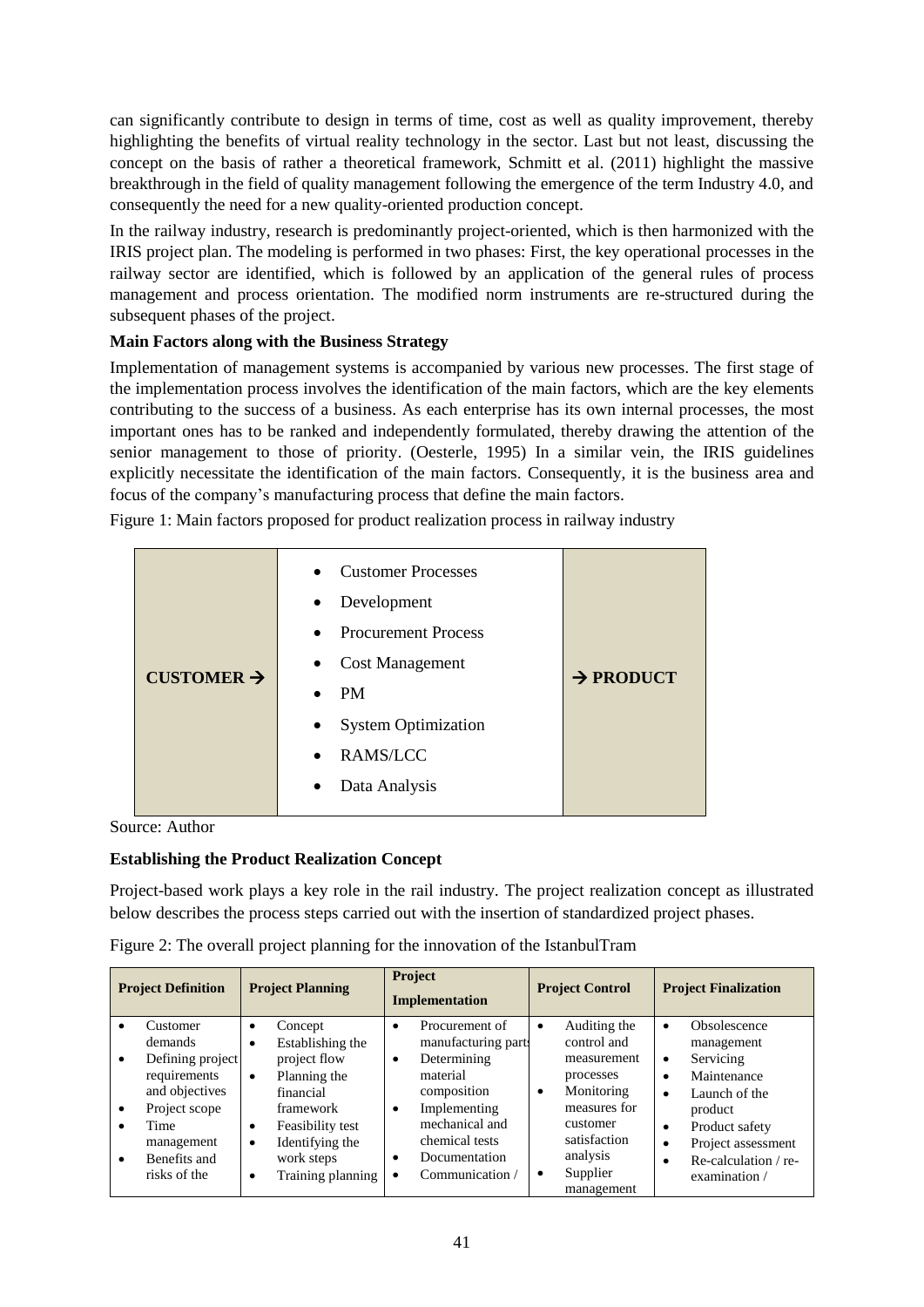|           | project          | and know-how                          |           | <b>Promotion Contract</b> | $\bullet$ | Production     |           | continuous    |
|-----------|------------------|---------------------------------------|-----------|---------------------------|-----------|----------------|-----------|---------------|
| $\bullet$ | Defining         | creation                              | $\bullet$ | Scenario analyses         | $\bullet$ | RAMS / LLC     |           | improvement   |
|           | profitability,   | Defining the<br>$\bullet$             | $\bullet$ | Risk and safety           | $\bullet$ | Customer       | $\bullet$ | Data analysis |
|           | returns and      | <b>Process Structures</b>             |           | analyses                  |           | communication  |           |               |
|           | expenses         | Defining project<br>$\bullet$         | $\bullet$ | Order verification        | $\bullet$ | Documentation  |           |               |
|           | Defining the     | officers                              | $\bullet$ | Order classification •    |           | Initial sample |           |               |
|           | Research         | Scheduling<br>$\bullet$               | $\bullet$ | Prototype                 | $\bullet$ | test           |           |               |
|           | Organization     | meeting dates                         |           | production                |           |                |           |               |
| ٠         | Project          | Setting targets<br>$\bullet$          | $\bullet$ | Cost evaluation           |           |                |           |               |
|           | organization and | Organizing<br>$\bullet$               | $\bullet$ | Cost analysis             |           |                |           |               |
|           | tasks            | documentation                         | $\bullet$ | RAMS / LCC                |           |                |           |               |
| ٠         | Project team     | Clarifying<br>$\bullet$               | $\bullet$ | FAI                       |           |                |           |               |
|           | Initial project  | technical details                     | $\bullet$ | Project assessment        |           |                |           |               |
|           | plan             | and project                           |           |                           |           |                |           |               |
| $\bullet$ | Identifying      | requirements                          |           |                           |           |                |           |               |
|           | problematic      | Communication<br>$\bullet$            |           |                           |           |                |           |               |
|           | areas            | Change<br>$\bullet$                   |           |                           |           |                |           |               |
|           | Communication    | management                            |           |                           |           |                |           |               |
| $\bullet$ | TSI and          | Appointment<br>$\bullet$              |           |                           |           |                |           |               |
|           | specifying the   | planning                              |           |                           |           |                |           |               |
|           | norms            | Procurement<br>$\bullet$              |           |                           |           |                |           |               |
|           |                  | planning                              |           |                           |           |                |           |               |
|           |                  | <b>Quality assurance</b><br>$\bullet$ |           |                           |           |                |           |               |
|           |                  | Resource planning<br>$\bullet$        |           |                           |           |                |           |               |
|           |                  | Developing the                        |           |                           |           |                |           |               |
|           |                  | renewal processes                     |           |                           |           |                |           |               |
|           |                  | Cost management<br>٠                  |           |                           |           |                |           |               |

### Source: Author

The above figure presents the realization process for IstanbulTram (i.e. Istanbul's locallymanufactured tram car) under five phases, which are further broken down into their respective subprocesses. A thorough implementation of the project phases would yield a high-quality end product. Based on the information obtained from data and the test results, the project duration was set at eight months, with the third project phase introducing the applied works, while the fourth phase involves the control processes, with strong emphasis upon the factor of deadline. In the subsequent phase, on the other hand, the existing project phases were enriched using the updated practical information, and following exhaustive discussions and in line with the IRIS standard, a model was built up for product realization.

### **Project Definition**

Every project rests upon a meticulous project definition, which involves the planning of the project with reference to binding instructions. Here, customer demands constitute the fundamental point of origin. This could also be presented in a format allowing for its formulation as the project contract later on. The study case presented here deals with an innovation attempt on request for the manufacturing parts of a tramcar. In this respect, a poorly-defined project might even impact the entire project, leading to unintended and unfavorable consequences (cf. Burghardt, 2013). Quality targets, such as job descriptions of all responsible when starting planning a project is determined by official duty. The structure of the innovation process decision to implement the project can be arranged as follows. Thus, prior to the start of planning, issues such as targets of project officers, job definition are assigned and fixed through an official project tasking.

The structure of the project decision to implement the innovation process could be organized as follows:

Key Items of the Project Decision

- Definition of the targeted innovation
- Approval of the targeted actions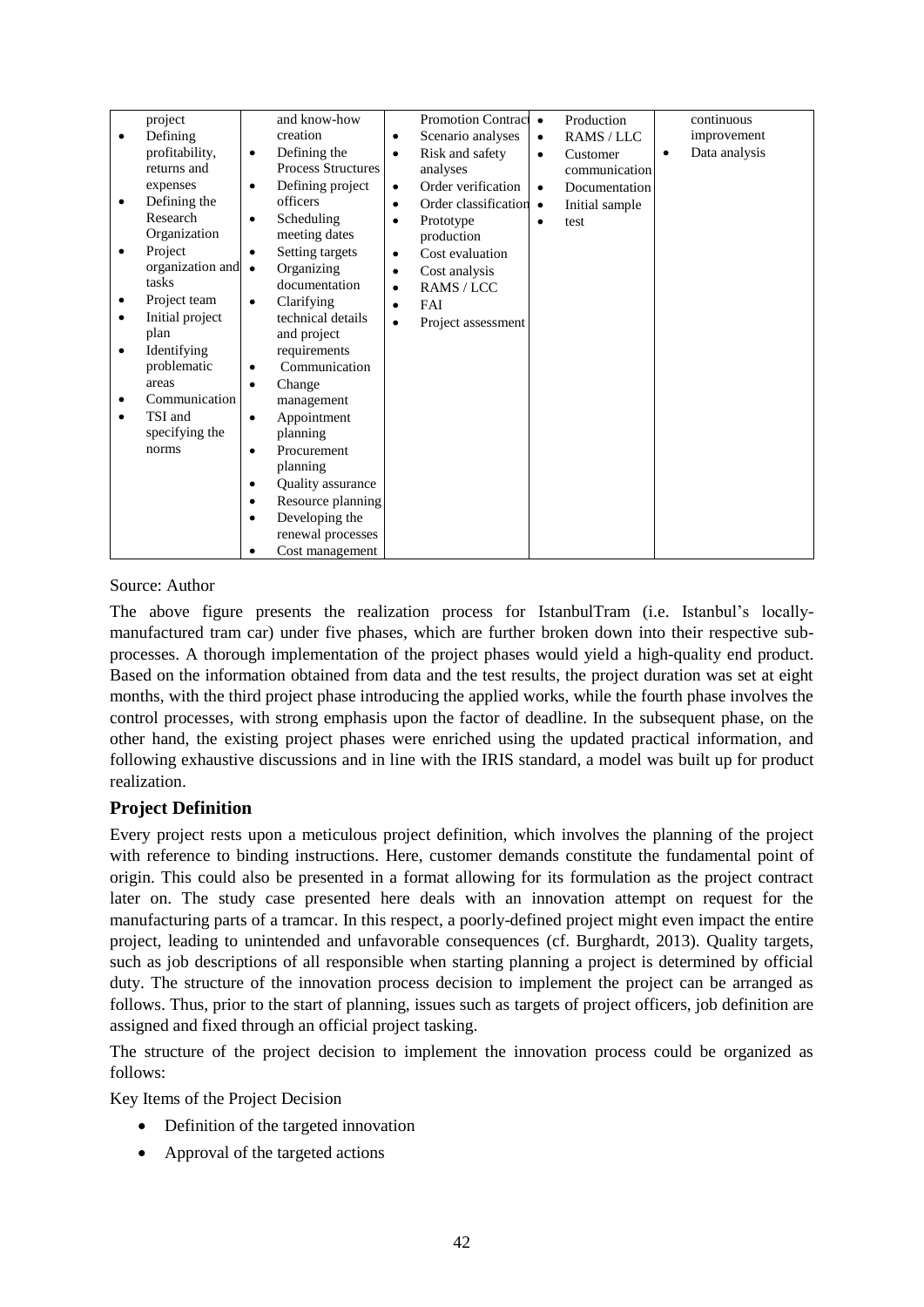The project guideline is defined following the decision stage

- Definition of the conditions, economic status and risks pertaining to the project.
- Identification of the targeted activities on an individual basis.
- Definition of the organization-based resources.
- Estimated framework of project resources (staff, cost, work materials)
- Estimated project duration.
- Legal framework conditions and norms for agreements to be concluded with third parties.

The present case study is intended to reduce the weight of IstanbulTram (Turkey's first locallymanufactured tramcar). To this end, it was decided to go for innovation in the plastic fiberglass, the material itself as well as its composition. The reason behind such innovative attempt was that the vehicle turned out to be overweight despite all preventive measures. This in turn brought about higher energy consumption, greater energy costs, certain economic and ecological challenges as well as diminished transport capacity

Hence, the intended innovation process aimed to reduce the overall weight of the railway vehicle. Recalculations and analyzes were carried out for the process, and it was consequently found out that an optimization attempt based on the replacement of the plastic fiberglass material would be effective on both the internal and external parts of the car. For as far as this study is concerned, higher material thickness, though depending on the structure and composition of the material, generally refers to greater emission in case of fire. As for the technical components, weight reduction was considered undesirable since the products procured from international suppliers already underwent innovation and complied with the norms. This would entail fracture risks which could further complicate the assembly process.

### **Project Planning**

The second phase of the project involved the formulation of all measures associated with the project by the planning team, taking into consideration the project tasking as well as the key project decisions.

# Structural Plans

Structural planning refers to the operational phase of the entire project planning, with the later step involving a thorough tasking for technical and operational processes.

The term technical area, on the other hand, means the planning of all technical equipment and materials required for product realization, which are materials such as fiberglass, gelcoat, and polyester resin etc. in our case. Researchers have to take into consideration all technical equipment needed for implementing the innovation. Furthermore, required parts also need to be calculated even though they are not used on the product. In our case such instruments include the Minitab software, technical measurement tools and simulation software.

#### Cost Management

Cost management is supposed to keep record of all expenses incurred as part of the project. In addition, as per the IRIS standards it also has to identify the most important cost items as well as the reasons for the expenses during the budgeting period, assessing them through a data analysis at the closure of the project. Cost planning is key to the overall project duration. A project-oriented, consistent calculation is also expected to provide an initial cost accounting and a preliminary calculation at the very outset. Account statement is a must for the overall project period, which should be followed by a re-calculation at the end of the project. In this regard, it is critical not to end up with excessive budgeting caused by miscalculation.

#### Project Scope

Structural planning allows for an approximate cost calculation. This process draws upon the optimum forecasting method; yet, it still has to do mostly with the experience potential. In this sense, it will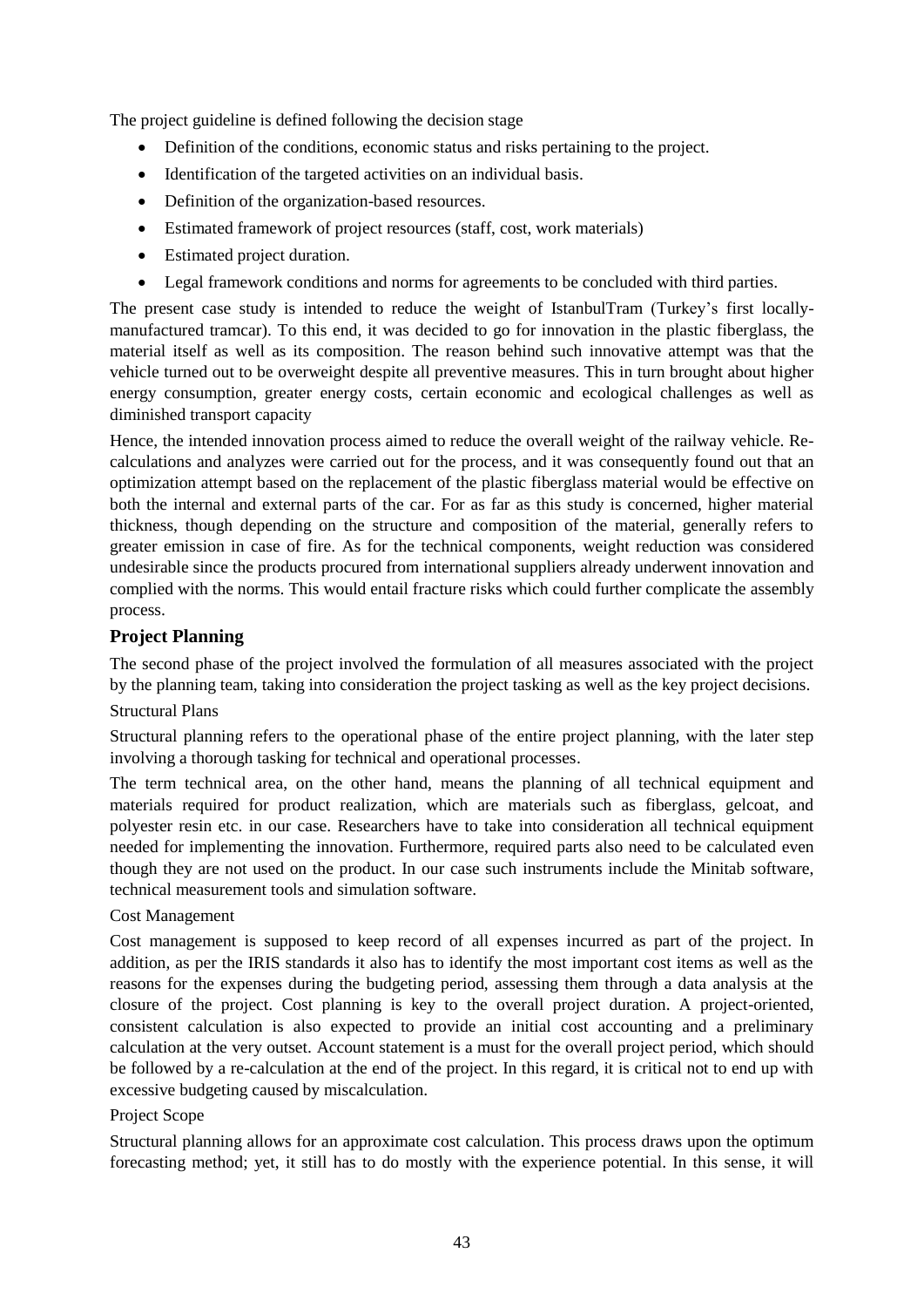yield great operational benefits to incorporate experts with particular interest and substantial experience in preceding projects.

In the case of innovative works for the IstanbulTram, the data materials of the manufacturing company were used and brought together with the experiences of the operator. For the innovation process, the information acquired during the production would be of great avail and guidance. All modifications in the project process and project planning are to be fully documented so that they are intelligible to all.

### Planning the Product Delivery Time

By identifying possible costs, a time management scheme is subsequently created for each and every package and partial tasks. Especially in the case of large-scale projects, it would be reasonable to actively use tools such as network plan, which are accessible by all project stakeholders. Organizing regular meetings is recommended as part of project management since it will strengthen communication with part-time employees. In our case, project term is set at eight months, which was actualized on time. Time-consuming processes included the testing performed abroad, rather than those held within the premises of the operator. Thus, such contingencies need to be taken into account when planning the project duration.

Utmost care should be taken for the selection of project managers and supervisors. This applies to each and every employee, and emergency plans should be drawn up to quickly replace employees with the competent ones so as to carry out partial project tasks. In the current case, supervisors open to teamwork were specifically selected from among the employees of the manufacturing company, and key figures involved in the manufacturing were included in the project team. This helped reduce the duration of training and also ensured that the process could be completed without any major setback.

#### Risk Management

Risk management constitutes one of the main elements of project planning. It is also required from enterprises by the IRIS railway standards. Risk management should also contain complementary elements of risk analysis for a correct identification of weak points and timely response during product development. Tools such as FMEA could be used in risk planning and the RAMS management method should be considered as a supportive tool according to the IRIS instructions.

#### Documentation

The IRIS framework prescribes that one should stick to results in project planning, document all processes and be made available to those in charge (UNIFE, 2012). Required documentation should be carried out in line with this prescription.

### **Project Implementation**

The third stage makes up the core part of the product realization concept. All steps are specified in the work plan starting with the planning phase. Standardized project phases are used to carry out project implementation and some could be expanded to arrive at the concept below.

|  |                                  | Precise Planning |
|--|----------------------------------|------------------|
|  | <b>Task Distribution Process</b> |                  |
|  | Project Control                  |                  |
|  | Communication and Documentation  |                  |

Figure 3: Tools used during project implementation

#### Source: Author

#### Precise Planning

The project in our case aims to create an innovation plan for the local tramcar, so development processes for new manufactured products are tendered out, with required assessments and tests being identified. Precise planning is the actual innovation processes, which uses pilot planning methods encouraged by the R&D management. With the help of the management, components corresponding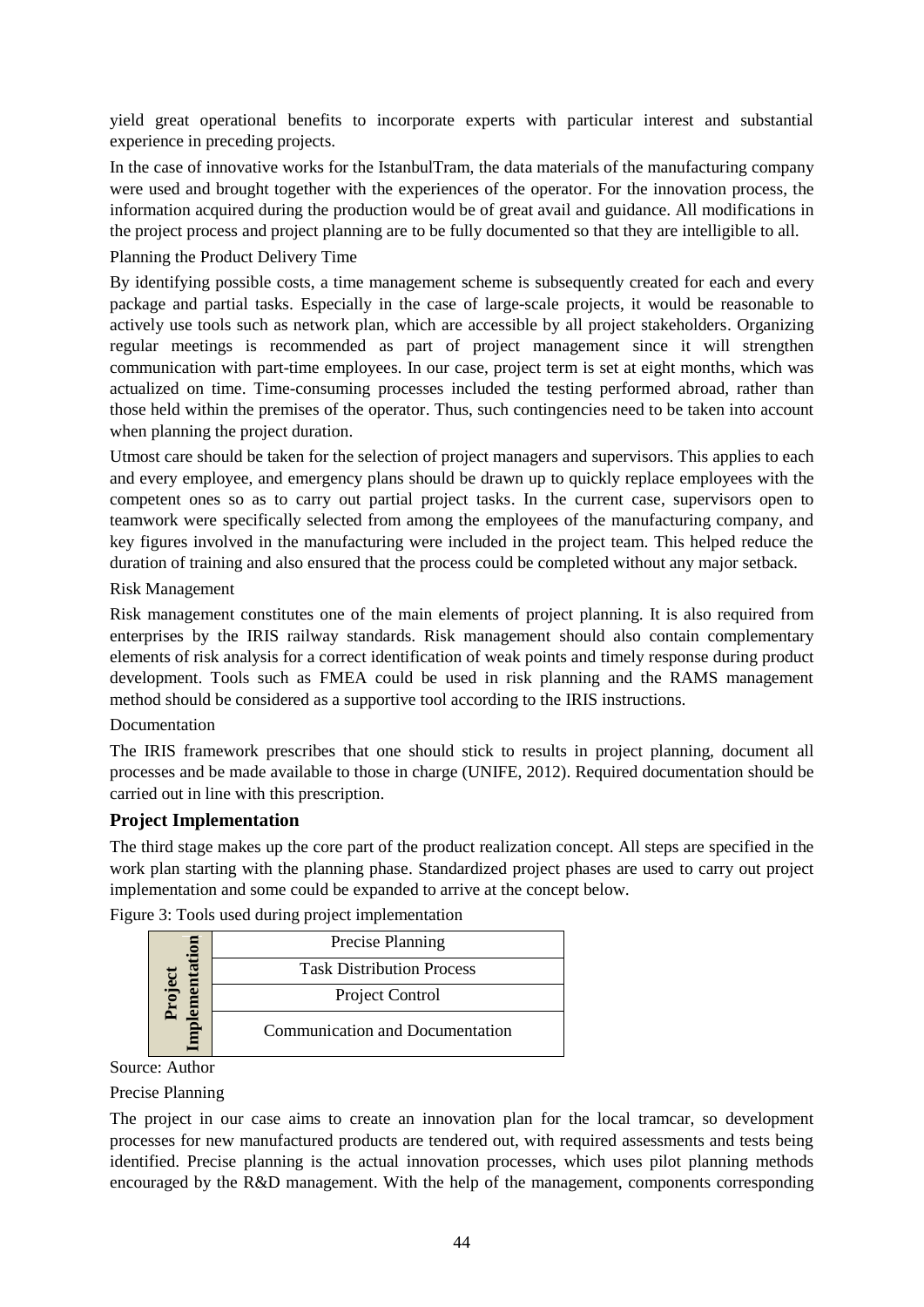to relevant standards are identified, and specific training is also offered to the staff during precise planning.

In this stage of our case, factors most appropriate factors for reducing the weight of plastic materials were defined drawing upon the Taguchi method and also required mechanical and chemical tests were identified.

### Task Distribution Process

Searching for the most suitable factors is followed by creating sample products and task distribution. The overall process is organized as material procurement, material combination and creation of sample products. Additional work stages may might be required depending on the manufactured material. The IRIS framework requires that the sample products manufactured should be subjected to multi-step mechanical tests. This process may be carried out in the operational field where the manufacturing components are produced.

### Project Control

Project control is the most important part of the process and an Ist-state regularly reported to project stakeholders. This ensures both internal and external communication, all of which should be documented. Project development is carried out at various locations, which should be taken into account for management purposes. When providing feedback, the Ist-state of the project is identified and notified to the clients and the senior management (Hobel, Schütte, 2011). The obtained data is communicated to the project manager and could then be used to optimize the project plan. Thus, the project manager can either distribute the tasks or make recommendations for action.

The flow of detailed information among the work teams within the manufacturing company can be designed on a weekly basis during initial phases of the project. In the following phases of project implementation, however, meetings can be held with each department at intervals of less than a week. In doing so, when complications arise incomplete planning can be avoided. Timely response or teamwork for solutions are possible. During the cases of emergency, digital communication channels and media can also be used for instant communication.

### Communication/ Documentation

Communication is vital to the implementation phase. Thus, sound communication is a decisive element in the project control phase. Requests for modification can only be met by the project team only when there is healthy communication. Permanent changes to be carried out by the operator and also with the clients is also an important factor.

It provides a good information flow between the partners to identify the individuals in charge and their areas of responsibility. Hence, these should be defined at the very outset of the project. Longstanding business relations will also enhance the communication process. The companies in our case had worked in harmony in the past years, which yielded good results for the project.

### **Project Control**

The fourth stage of IstanbulTram's innovation process in our case involves the implementation of control and monitoring mechanisms.

Monitoring the innovation process could be classified in the following areas.

- Product testing: Product testing is performed using a measurement system which has been documented to guarantee whether all quality demands and customer requirements are fully met. The RAMS management provides documented data essential for the client. This stage also includes the first sample test, which could be carried out both in house and externally using mechanical and chemical tests. The final stage involves quality control for monitoring compliance with the norms.
- Project Control: Documentation and control is the key in the overall project process. Planning and feasibility control take place during the fourth phase of project planning. Product realization control measures the cost and success of the project and whether project objectives